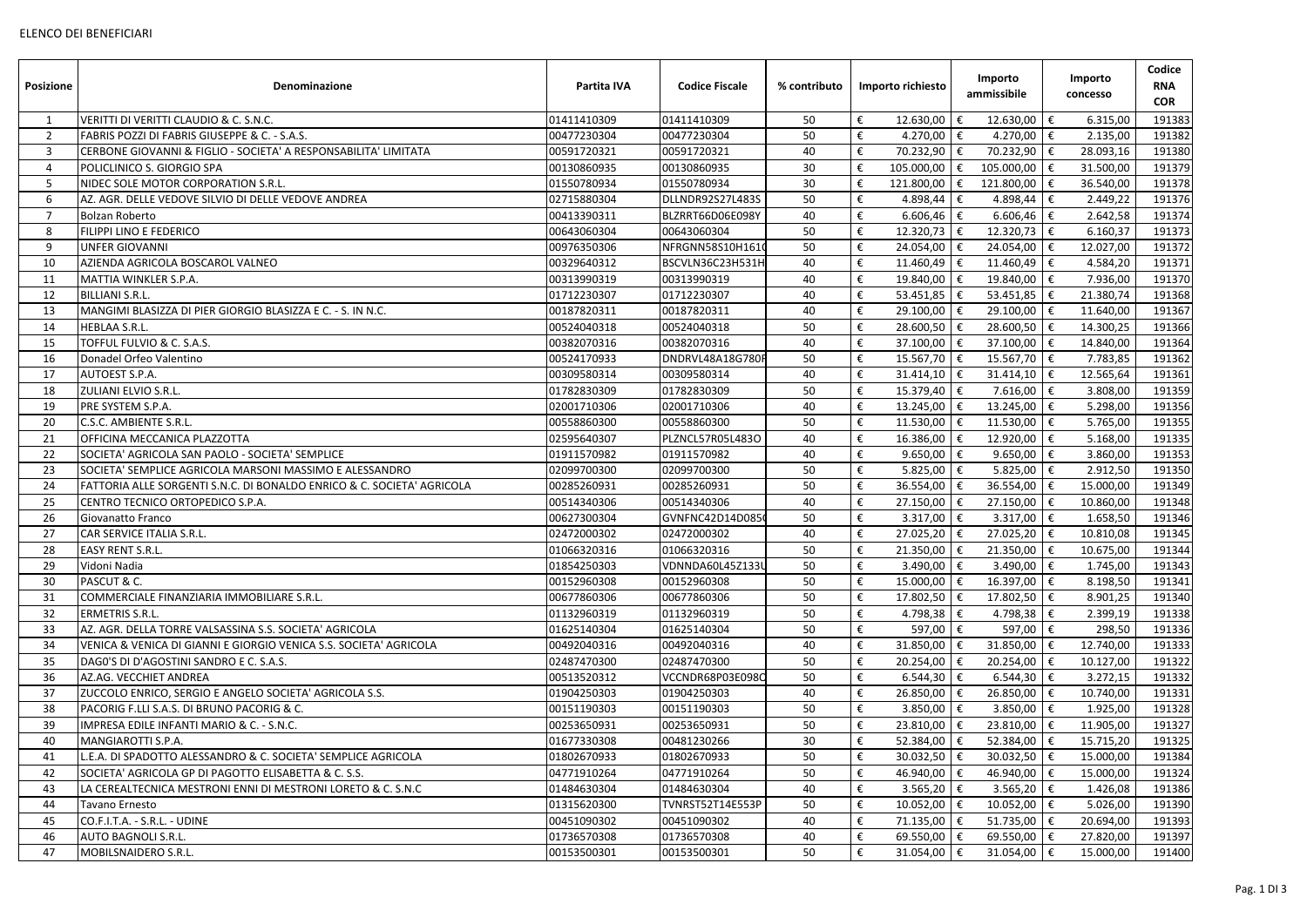| <b>Posizione</b> | <b>Denominazione</b>                                                      | Partita IVA                | <b>Codice Fiscale</b>      | % contributo | Importo richiesto                           | Importo<br>ammissibile      |     | Importo<br>concesso  | Codice<br><b>RNA</b><br><b>COR</b> |
|------------------|---------------------------------------------------------------------------|----------------------------|----------------------------|--------------|---------------------------------------------|-----------------------------|-----|----------------------|------------------------------------|
| 48               | IGINO MAZZOLA S.P.A.                                                      | 01168690301                | 02102550155                | 40           | €<br>$10.310,00$   €                        | 10.310,00                   | €   | 4.124,00             | 191401                             |
| 49               | Fornasier Gian Paolo                                                      | 01504650936                | FRNGPL66A24G888Z           | 50           | €<br>$4.399,76$ €                           | 4.399,76 $\epsilon$         |     | 2.199,88             | 191404                             |
| 50               | Biasutti Ezio                                                             | 00518910302                | BSTZEI50P23G268F           | 40           | €<br>19.243,00 €                            | 19.243,00                   | €   | 7.697,20             | 191408                             |
| 51               | Del Giudice Plinio                                                        | 00220210306                | DLGPLN41L17C817G           | 50           | €<br>$2.045,53$ $\in$                       | 2.045,53                    | €   | 1.022,77             | 191411                             |
| 52               | Nuova Agriservizi Danielis Luciano                                        | 02779340302                | DNLLCN54R27G284\           | 50           | €<br>4.790,00 €                             | 4.790,00                    | €   | 2.395,00             | 191413                             |
| 53               | <b>DELTAIMPIANTI S.R.L.</b>                                               | 01776480301                | 01776480301                | 40           | €<br>$9.438,03$ €                           | 9.438,03                    | I€  | 3.775,21             | 191416                             |
| 54               | DEPO' S.R.L                                                               | 01451860934                | 01451860934                | 50           | €<br>$23.900,00$   €                        | 23.900,00                   | €   | 11.950,00            | 191421                             |
| 55               | AZIENDA AGRICOLA SCOLARIS S.R.L.                                          | 00050800317                | 00050800317                | 50           | €<br>$37.585,36$ $\in$                      | 37.585,36                   | €   | 15.000,00            | 191428                             |
| 56               | MIDOLINI F.LLI S.P.A.                                                     | 00284870300                | 00284870300                | 40           | €<br>26.080,80 $\in$                        | 26.080,80                   | l € | 10.432,32            | 191418                             |
| 57               | SIMEF S.R.L.                                                              | 01727200303                | 01727200303                | 50           | 31.125,00<br>€                              | 31.125,00<br>€              | €   | 15.000,00            | 191412                             |
| 58               | ART NOVA S.R.L.                                                           | 00622800936                | 00622800936                | 40           | $87.248,73$ $\in$<br>€                      | 87.248,73                   | €   | 30.000,00            | 191399                             |
| 59               | EDILIZIA TABOGA MARCO E C. S.A.S.                                         | 02413470309                | 02413470309                | 50           | €<br>15.121,00                              | 15.121,00<br>€              | €   | 7.560,50             | 191392                             |
| 60               | PERCHE'NO S.R.L.                                                          | 02713920300                | 02713920300                | 50           | €<br>4.320,00 $\in$                         | 4.320,00                    | €   | 2.160,00             | 191385                             |
| 61               | <b>GRUPPO TABOGA S.R.L.</b>                                               | 02183910302                | 02183910302                | 40           | €<br>$17.851,62$   €                        | 17.851,62                   | l € | 7.140,65             | 191375                             |
| 62               | <b>MARCHIOL SRL</b>                                                       | 01848490304                | 01848490304                | 50           | €<br>40.500,00 €                            | 40.500,00                   | €   | 15.000,00            | 191360                             |
| 63               | COS LEGNAMI S.A.S. DI EMILIO COS & C                                      | 01409890306                | 01409890306                | 50           | €<br>34.944,60 €                            | 34.944,60                   | €   | 15.000,00            | 191354                             |
| 64               | <b>FONDERIA PICCIN S.R.L.</b>                                             | 00211970934                | 00211970934                | 50           | 53.436,60 €<br>€                            | 41.834,10                   |     | 15.000,00            | 191347                             |
| 65               | POZZI GINORI S.P.A.                                                       | 08750240155                | 02095910283                | 30           | €<br>135.165,00   €                         | 135.165,00                  | €   | 40.000,00            | 191342                             |
| 66               | USTULIN AUTOMOBILI DI USTULIN ENRICO & C. S.A.S.                          | 00374420313                | 00374420313                | 50           | €<br>$10.865,15$ €                          | $10.865,15$ €               |     | 5.432,58             | 191334                             |
| 67               | AZIENDA AGRICOLA BERLET DI FONGA AUGUSTO E FRANCO S.S.                    | 01360380305                | 01360380305                | 40           | €<br>$32.641,28$ €                          | 3.261,28                    | €   | 1.304,51             | 191326                             |
| 68               | CRESPI S.R.L.                                                             | 02549100309                | 02549100309                | 40           | €<br>$31.605,00$ €                          | 31.605,00                   | €   | 12.642,00            | 191330                             |
| 69               | NOBILE MASSIMO - OFFICINA MECCANICA DI NOBILE FRANCO & C. S.A.S           | 00154790307                | 00154790307                | 50           | €<br>11.859,85   €                          | 11.859,85                   | €   | 5.929,93             | 191315                             |
| 70               | <b>BODINO S.R.L.</b>                                                      | 06651360015                | 06651360015                | 40           | 21.200,00 $\in$<br>€                        | 21.200,00                   | €   | 8.480,00             | 191337                             |
| 71               | <b>FONDAZIONE Daniele Moro</b>                                            | 01641870934                | 91072900938                | 50           | 7.044,60 €<br>€                             | 7.044,60                    | €   | 3.522,30             | 191339                             |
| 72               | <b>FONDAZIONE Daniele Moro</b>                                            | 01641870934                | 91072900938                | 50           | €<br>$13.082,13$ €                          | 13.082,13                   | €   | 6.541,07             | 191358                             |
| 73               | DI BENEDETTO S.A.S. DI COLAUTTI ROMEO & C.                                | 00821960309                | 00821960309                | 50           | €<br>$10.684,45$ €                          | $10.684,45$ €               |     | 5.342,23             | 191352                             |
| 74               | <b>Cudin Dino</b>                                                         | 01003790308                | CDNDNI51S12G891V           | 50           | €<br>7.318,40 $\in$                         | 7.318,40                    | €   | 3.659,20             | 191357                             |
| 75               | TERRE DI GRAZIA DI MARIA GRAZIA E ROBERTO FOLLA SOCIETA' AGRICOLASEMPLICE | 02845850300                | 02845850300                | 50           | $\boldsymbol{\epsilon}$<br>10.592,45        | 10.592,45 $\sqrt{\epsilon}$ |     | 5.296,23             | 191363                             |
| 76               | <b>VECCHIUTTI S.R.L.</b>                                                  | 00176670305                | 00176670305                | 40           | €<br>$15.500,00$   €                        | 15.500,00                   | €   | 6.200,00             | 191365                             |
| 77               | DI CORRADO SEDIE S.R.L                                                    | 00993980309                | 00993980309                | 40           | €<br>99.116,24   €                          | 33.671,60                   | €   | 13.468,64            | 191369                             |
| 78               | <b>LBS BUILDING SYSTEM SRL</b>                                            | 01251330930                | 01251330930                | 50           | €<br>$6.600,00$   €                         | $6.600,00$ €                |     | 3.300,00             | 191377                             |
| 79               | FERCA 81 S.R.L.                                                           | 00995630308                | 00995630308                | 40           | €<br>$19.965,32$   €                        | 19.965,00                   | I€  | 7.986,00             | 191314                             |
| 80               | <b>ORESTE FRATI S.R.L.</b>                                                | 00405660937                | 00405660937                | 40           | €<br>54.264,00   €                          | 16.948,80 €                 |     | 6.779,52             | 191381                             |
| 81               | SOCIETA' AGRICOLA S. EGIDIO DI CARLETTI ADRIANA & C. S.A.S.               | 02059370300                | CRLDRN82T51G284C           | 50           | €<br>9.200,00 $\in$                         | $9.200,00$ €                |     | 4.600,00             | 191389                             |
| 82               | IMPRESA BISCONTIN - S.P.A.                                                | 00193480936                | 00193480936                | 40           | €<br>14.338,00 $\in$                        | 14.338,00                   | Ι€  | 5.735,20             | 191396                             |
| 83               | P.A.P. DI BRAIDOTTI NICOLINO S.A.S.                                       | 00460610306                | 00460610306                | 50           | €<br>13.700,00 €                            | 13.700,00                   | l € | 6.850,00             | 191402                             |
| 84               | IFIM S.R.L.                                                               | 00550170302                | 00550170302                | 40           | $11.000,00$   €<br>€                        | 11.000,00                   | €   | 4.400,00             | 191415                             |
| 85               | CAPPELLI DIEGO & C. S.N.C.                                                | 00576820302                | 00576820302                | 50           | €<br>$15.900,00$   €                        | 15.900,00 €                 |     | 7.950,00             | 191387                             |
| 86               | <b>DEVER S.R.L.</b>                                                       | 00178900304                | 00178900304                | 40           | €<br>$11.100,00$   €                        | $11.100,00$ €               |     | 4.440,00             | 191388                             |
| 87               | TENUTA DI ANGORIS S.R.L. SOCIETA' AGRICOLA                                | 00051120319                | 00051120319                | 40           | €<br>$28.707,50$ €                          | 28.707,50 €                 |     | 11.483,00            | 191391                             |
| 88               | MOCCHIUTTI S.A.S. DI FABRIZIO E CRISTIANO MOCCHIUTTI & C.                 | 00253780308                | 00253780308                | 50           | €                                           | 8.000,00                    | l € | 4.000,00             | 191394                             |
|                  | PETTARINI S.R.L.                                                          |                            |                            |              | $143.060,00$   €                            |                             |     |                      |                                    |
| 89<br>90         | SOCIETA' SEMPLICE AGRICOLA ANNACHIARA                                     | 01592250300<br>02459330300 | 01592250300<br>02459330300 | 40<br>50     | €<br>21.400,00 $\in$<br>€<br>9.895,61 $\in$ | 10.547,00                   | €   | 4.218,80<br>4.947,81 | 191395<br>191398                   |
|                  |                                                                           |                            |                            |              |                                             | 9.895,61                    | €   |                      |                                    |
| 91               | SOCIETA' SEMPLICE AGRICOLA ANNACHIARA                                     | 02459330300                | 02459330300                | 50           | €<br>$8.817,44$   €                         | 8.817,44                    | €   | 4.408,72             | 191414                             |
| 92               | <b>Stel Francesca</b>                                                     | 02855800302                | STLFNC90H59I403U           | 50           | €<br>$2.603,17$   €                         | $2.057,57$ €                |     | 1.028,79             | 191403                             |
| 93               | CISUD S.A.S. DI CIANI EZIO & C.                                           | 00452830300                | 00452830300                | 50           | €<br>$32.764,00$   €                        | 32.764,00 €                 |     | 15.000,00            | 191406                             |
| 94               | <b>FACS FUCINE S.R.L.</b>                                                 | 00992960302                | 00992960302                | 30           | €<br>70.963,02   €                          | 70.963,02 €                 |     | 21.288,91            | 191407                             |